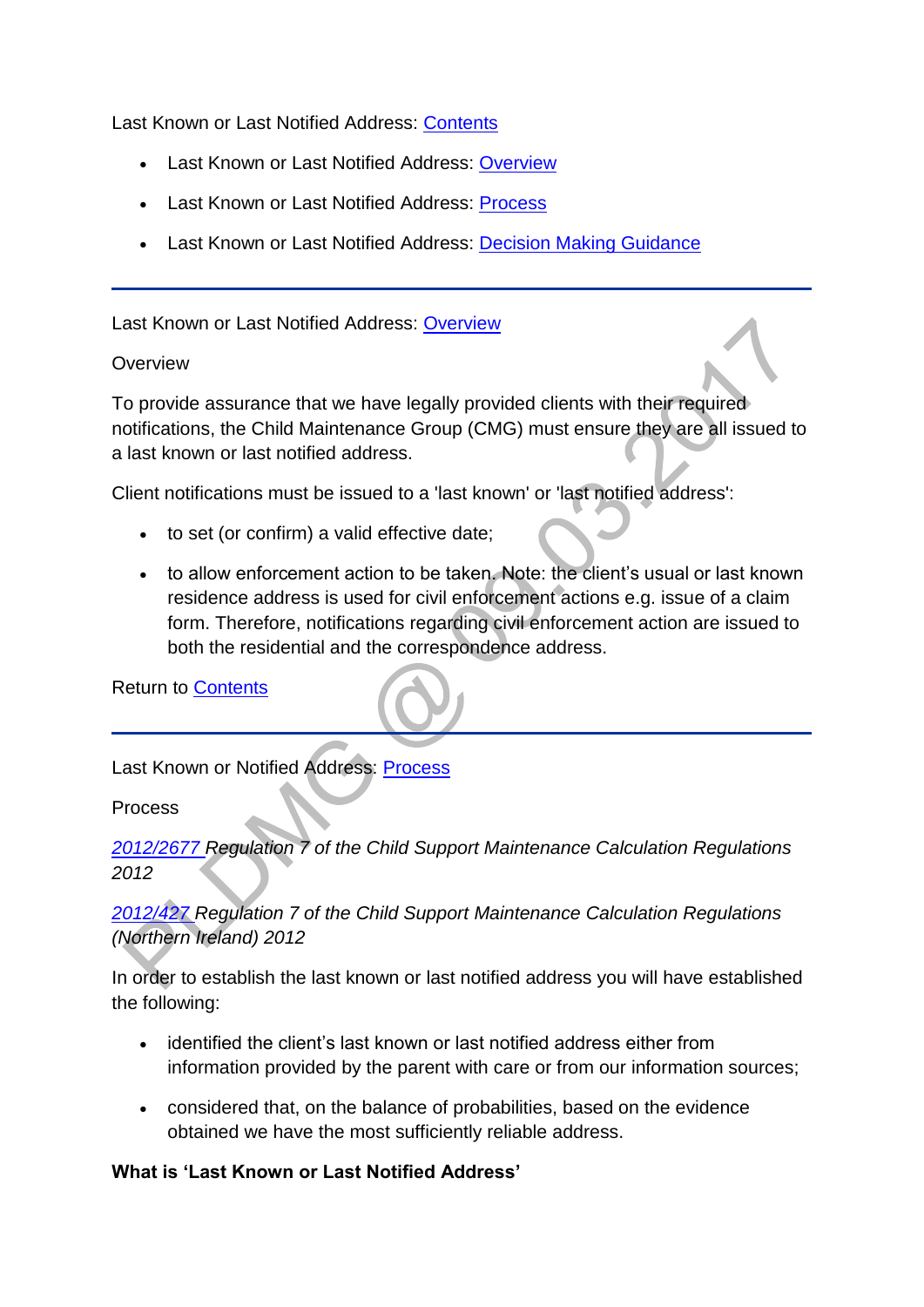The expression "last known or last notified address" is not defined within Child Support Regulations.

We therefore have to consider previous child support case law to help us. The subject was considered in detail in a Child Support Commissioners Decision in 2005.

The word 'last' governs both 'known' and 'notified'. The Secretary of State (CMG) can send a document either to the 'last known' or the 'last notified address' as seems appropriate. This means the address last known **by** the Secretary of State or last notified **to** the Secretary of State. Therefore it does not matter the means by which we acquire this information, or who from, i.e. the parent with care or one of our information sources such as CIS or CRA. The Commissioner also took a view that 'last notified address' (as distinct from 'last known addresses') implies that there is a higher degree of certainty in the validity of the address.

Therefore if a non-resident parent notifies us of a change of address we can say that this is the 'last notified address'. If a parent with care effectively says "I **think** this is his address', then it is a 'last known address'.

All of our information sources will provide CMG with a 'last notified address'.

The Commissioner stated that the Secretary of State *must form a judgement as to whether an address given for the non-resident parent is reliable enough to send a notification to that address.*

*The Secretary of State need not be sure of the address beyond reasonable doubt, but needs to be satisfied on the balance of probabilities that it is likely to be an effective address. This will require consideration of all the circumstances and the exercise of reasonable diligence.*

## **The balance of probability involves considering the evidence available to decide whether the address is sufficiently reliable for us to use.**

Therefore it is necessary to make a decision, taking into account all the evidence that is available to determine the last known or last notified address. These decisions should be fully documented in case there is a challenge from the client.

Return to [Contents](http://np-cmg-sharepoint.link2.gpn.gov.uk/sites/policy-law-and-decision-making-guidance/Pages/Last%20Known%20or%20Last%20Notified%20Address.aspx#Contents)

Last Known or Last Notified Address: [Decision Making Guidance](http://np-cmg-sharepoint.link2.gpn.gov.uk/sites/policy-law-and-decision-making-guidance/Pages)

The following scenarios and follow on examples will help you decide whether there is a sufficiently reliable address upon which to issue a notification.

When obtaining an address for the non-resident parent, it is important to ask the parent with care for as much supporting information that they can provide. You need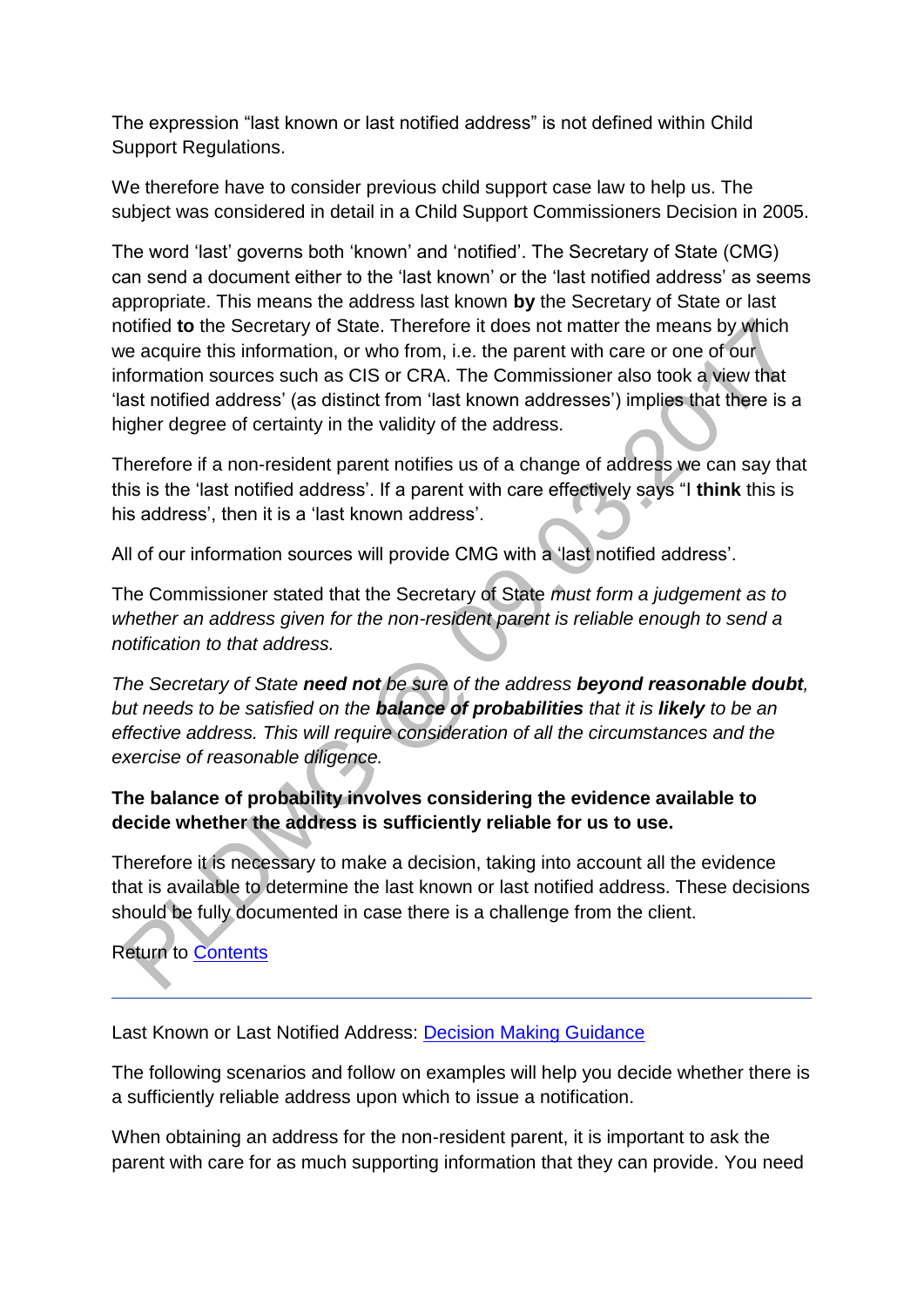to establish (if possible) a calendar date that they were last informed of the address and how they became aware/notified of the address.

## **Using our Information Sources to Help Us**

In addition to information obtained from the parent with care when determining the correct last known or last notified address we need to fully utilise the information sources we have available, i.e. CIS, CRA etc.

Using these information sources will help us to determine on the balance of probabilities which is the correct last known or last notified address. Aside from the address itself, of particular importance is the date that the address under examination was last updated.

Our information sources obtain clients addresses and dates from a wide range of information providers when particular activities take place. For example, when a client applies for a mortgage, or credit loan, or has been awarded a state benefit etc.

The more recent the date the more likelihood that this will be the last known or last notified address.

Therefore when examining these sources of address information we need to look at the dates that that particular address was last updated.

## **Example 1 - Parent With Care information is regarded as more likely to be correct**

When we are talking to the parent with care, they may be 100% confident of the nonresident parent address e.g. they drop off the children at the address when they stay overnight at weekends. In circumstances such as this and where there is no more recent evidence from CIS/CRA then the information provided by the parent with care is a 'sufficiently reliable address' and can be accepted as a last known address.

For example parent with care states that the non-resident parent lives at 45 Any Close. They were aware of this in August 2015, as the parent with care drops off the qualifying child every week at the non-resident parent's home.

We check this address against CIS and CRA. Both CIS and CRA present an address of 78 Other Street; CIS was notified to us in in April 2015 and CRA in May 2015.

As the notified date provided by the parent with care is the most recent, it would therefore be reasonable to determine that 45 Any Close is the last known address to issue the client notification to. A decision should be documented accordingly.

# **Example 2 – Information sources regarded as more likely to be correct**

If the parent with care cannot provide a 100% confident 'current address' and they can only provide historic information that may be out of date, for example they have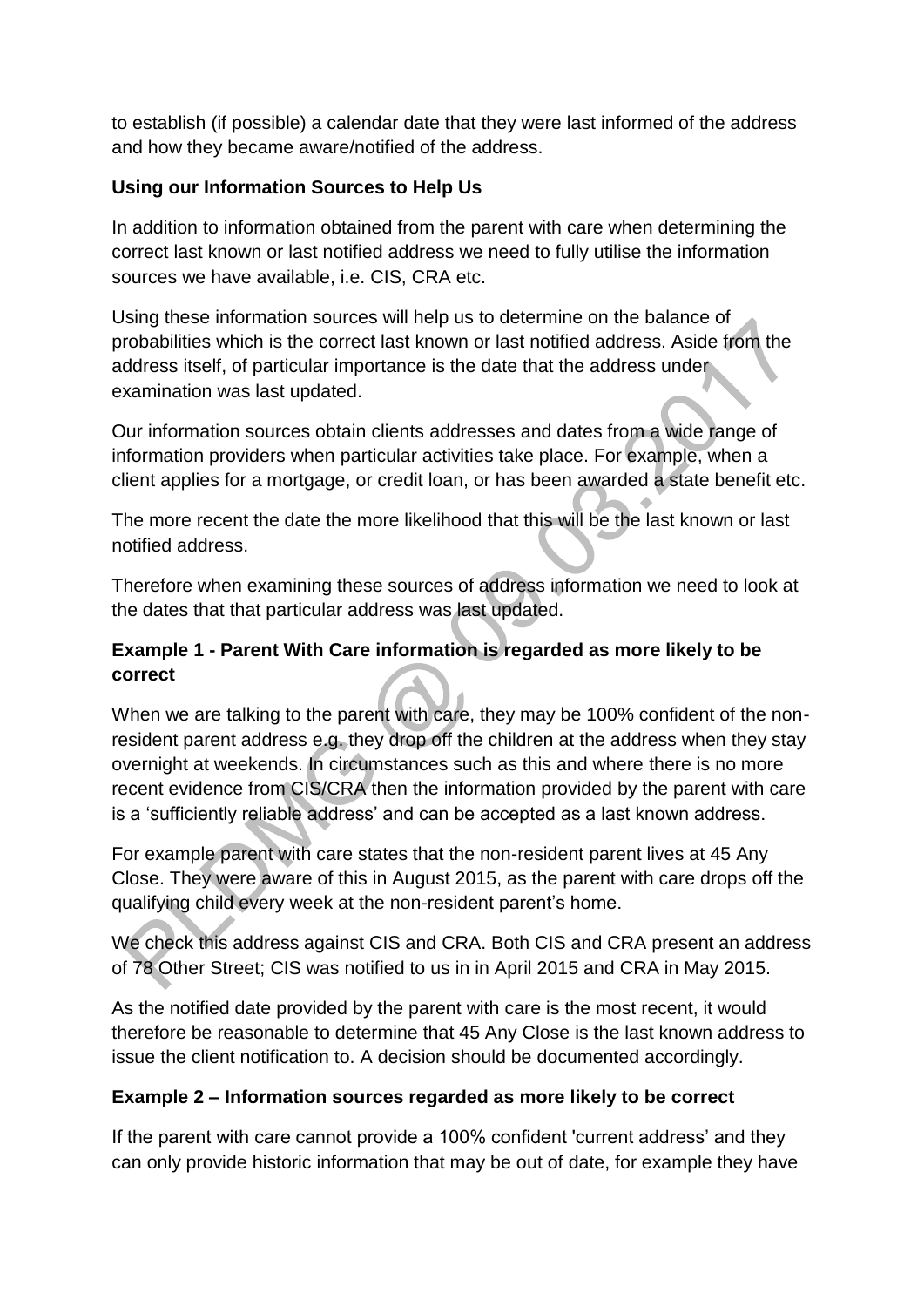not had regular contact with the non-resident parent and they were aware of their address say six months ago, we should again check to see if this address is displayed upon one of our other information sources. Clearly we are looking for a match of that address.

If there is no evidence to suggest that the address provided by the parent with care is incorrect then a decision must be made to determine if the information provided by the parent with care can be regarded as reliable – for example if the parent with care knew the non-resident parent's address 6 months ago and was 100% confident of that address and has no grounds for believing the non-resident parent has moved consideration can be given to using that address. If however, the parent with care has not had any contact for several years it may not be safe to rely on the information. Again it is about making a decision on the balance of probabilities. Any decision must be documented accordingly.

The fact that an address is not in departmental records does not prevent us from issuing a client notification.

Parent with care states that the non-resident parent lives at 1 Any Street. The nonresident parent informed the parent with care of this address in May 2015.

We check this address against CIS, CRA and CRA presents an address of 6 Other Street; this was notified to us in July 2015. This is the only source of that address.

It would therefore be reasonable to determine that 6 Other Street is the last known address to issue the client notification to. A decision should be documented accordingly.

# **Example 3 – Contradictory information – Parent with care information more likely to be correct**

Parent with care states that the non-resident parent lives at 45 Any Close. They were aware of this in August 2015, they have not had contact with the non-resident parent for several weeks and therefore are not 100% confident that the non-resident parent lives at this address.

We check this address against CIS and CRA. Both CIS and CRA present an address of 78 Other Street; CIS was notified to us in in April 2015 and CRA in May 2015.

As the address and notified date provided by the parent with care is the most recent, it would therefore be reasonable to determine that 45 Any Close is the last known address to issue the client notification to. A decision should be documented accordingly.

## **Example 4 – Contradictory information – Information sources more likely to be correct**

Parent with care provides a 'last known address' of 27 Any Street, dated July 2013.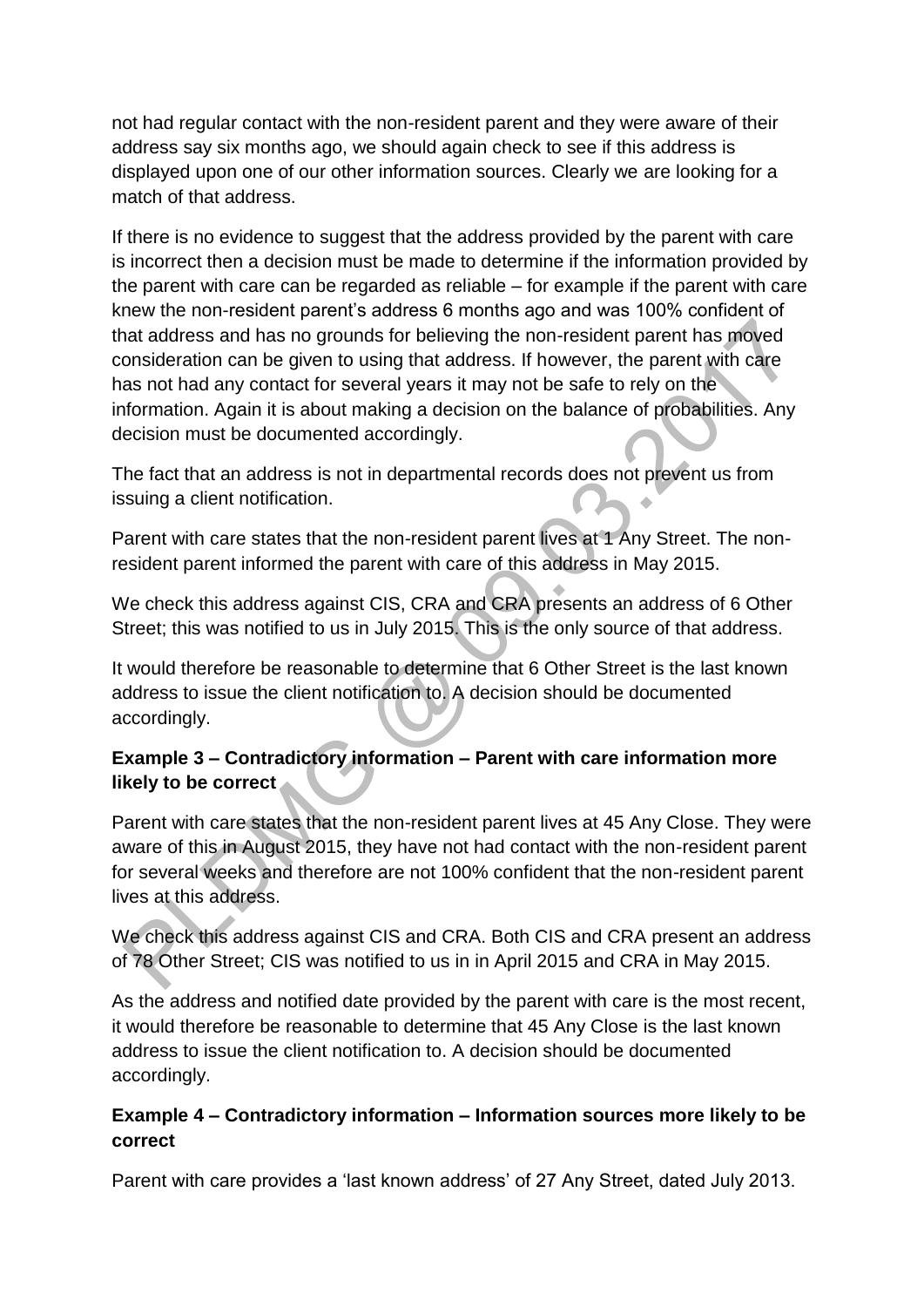We perform a check of CIS and this displays a different address of 31 Other Close, dated September 2013.

We should then check our other information sources to see if they display the same address of 31 Other Close. If for example CRA also displays 31 Other Close then for our purposes this is a sufficiently reliable address because we have a secondary source that matches the address.

If this is not the case and our other information sources do not show a more recent address then it would be reasonable to decide that, on the balance of probabilities, 27 Any Street is a sufficiently reliable address upon which to issue the notification. A decision should be documented accordingly.

### **Using 1993 / 2003 Scheme Information**

After considering all of the above, if you are unable to make a decision as to the nonresident parent's address, as a last resort consideration should be given to checking what information is held upon the 1993 or 2003 scheme computer systems.

### **Key Points**

An important aspect to remember is that we are considering whether you can reasonably determine a 'last known' or 'last notified address'.

If we are relying upon the parent with care and our information sources i.e. we have been unable to contact the non-resident parent to ask them for their most recent address, we can never be and are not required to be 100% certain that they live at that address; we need to decide whether the address is **sufficiently reliable** for us to use.

The Commissioners Decision provides assistance to us that "*we… need not be sure of the address beyond reasonable doubt, but needs to be satisfied on the balance of probabilities that it is likely to be an effective address. This will require consideration of all the circumstances and the exercise of reasonable diligence*."

In order to achieve this, you must consider all the evidence available. Where the evidence is contradictory make a decision on the balance of probability, i.e. that one address is more likely to be the last known or last notified address. The latest notified calendar date will be given a high priority in such decisions.

It does not matter how old an address is. However, we should check our information sources to see if we can establish a match or be provided with a more up to date address.

If the client advises us of a different address – this is a new address notified to CMG.

It is the gathering of information from the parent with care, the checking of information presented to us from our information sources, together with documenting